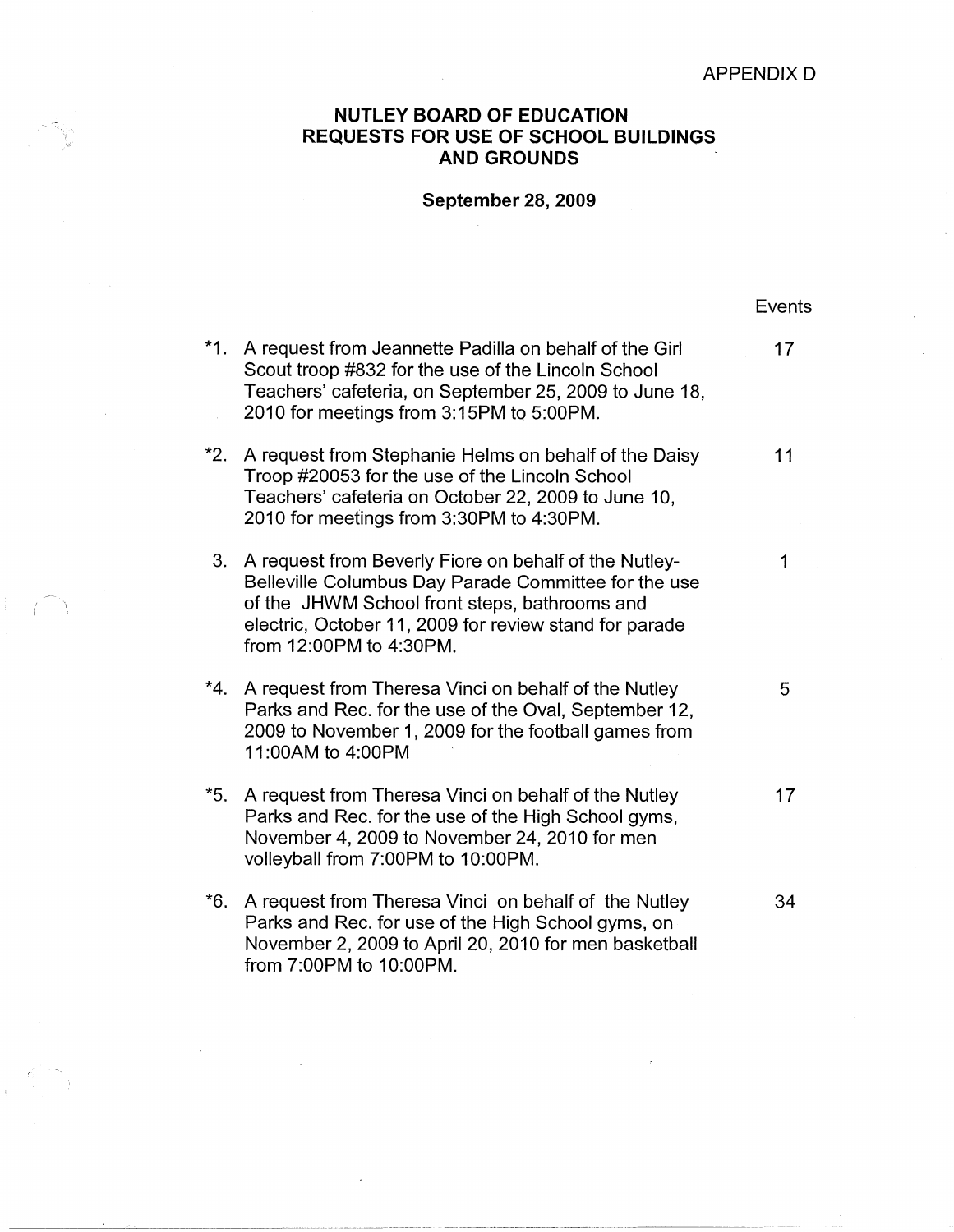| Ç<br>here. |        | 7. A request from Michael Cundari on behalf of the<br>Starbound Dance Co. for use of the High School<br>auditorium, on October 25, 2009 for a breast cancer<br>benefit from 6:30AM to 10:00PM.                           | 1               |
|------------|--------|--------------------------------------------------------------------------------------------------------------------------------------------------------------------------------------------------------------------------|-----------------|
|            | *8.    | A request from Sherrie Tolve on behalf of the Cub Scout<br>Pack #141 for use of the Yantacaw School library, on<br>October 6, 2009 to June 1, 2010 for committee meetings<br>from 6:45PM to 8:00PM.                      | 9               |
|            |        | 9. A request from Sherrie Tolve on behalf of the Cub Scout<br>Pack #141 for use of the JHWM School gym and art<br>room, on January 29, 2010 for Pinewood Derby from<br>6:00PM to 9:30PM.                                 | 1               |
|            | *10.   | A request from Theresa Vinci on behalf of the Nutley<br>Park and Rec. Dept for use of the Elementary School<br>fields, on September 3, 2009 to November 24, 2009 for<br>soccer or football practice from 6:00PM to dusk. | 212             |
|            | $*11.$ | A request from Cindi Novothy on behalf of the Nicole<br>Fund for use of the Washington School fence, on<br>October 19, 2009 to November 1, 2009 for a sign on<br>advertising the Flea Market in the lower Yantacaw park. | 1               |
|            | $*12.$ | A request from Margret Demikoff on behalf of the<br>Brownie Troop 20109 for use of the Radcliffe School<br>classroom, on October 1, 2009 to June 10, 2010 for a<br>meetings from 6:30PM to 8:00PM.                       | 17              |
|            | *13.   | A request from Michele Goitiandia on behalf of the PT<br>Council for use of the JHWM School Library, on October<br>15, 2009 to May 26, 2010 for meetings from 7:00PM to<br>9:30PM.                                       | 4               |
|            |        | *14. A request from Rachel Huelbig on behalf of the Girl<br>Scout Troop 355 for use of the Spring Garden School<br>classroom, on October 5, 2009 to June 7, 2010 for<br>meetings from 3:15PM to 4:45PM.                  | 13 <sup>°</sup> |
|            | *15.   | A request from Theresa Vinci on behalf of the Nutley<br>Parks and Rec. for use of the Radcliffe School<br>gymnasium, on October 7, 2009 to June 7, 2010 for<br>meetings from 6:30PM to 8:30PM.                           | 32              |
|            | $*16.$ | A request from Jenine Grzywinski on behalf of the Daisy<br>Troop, for use of the Yantacaw School classroom, on<br>October 5, 2009 to June 7, 2010 for meetings from<br>3:30PM to 4:30PM.                                 | 9               |

 $\hat{\mathcal{L}}$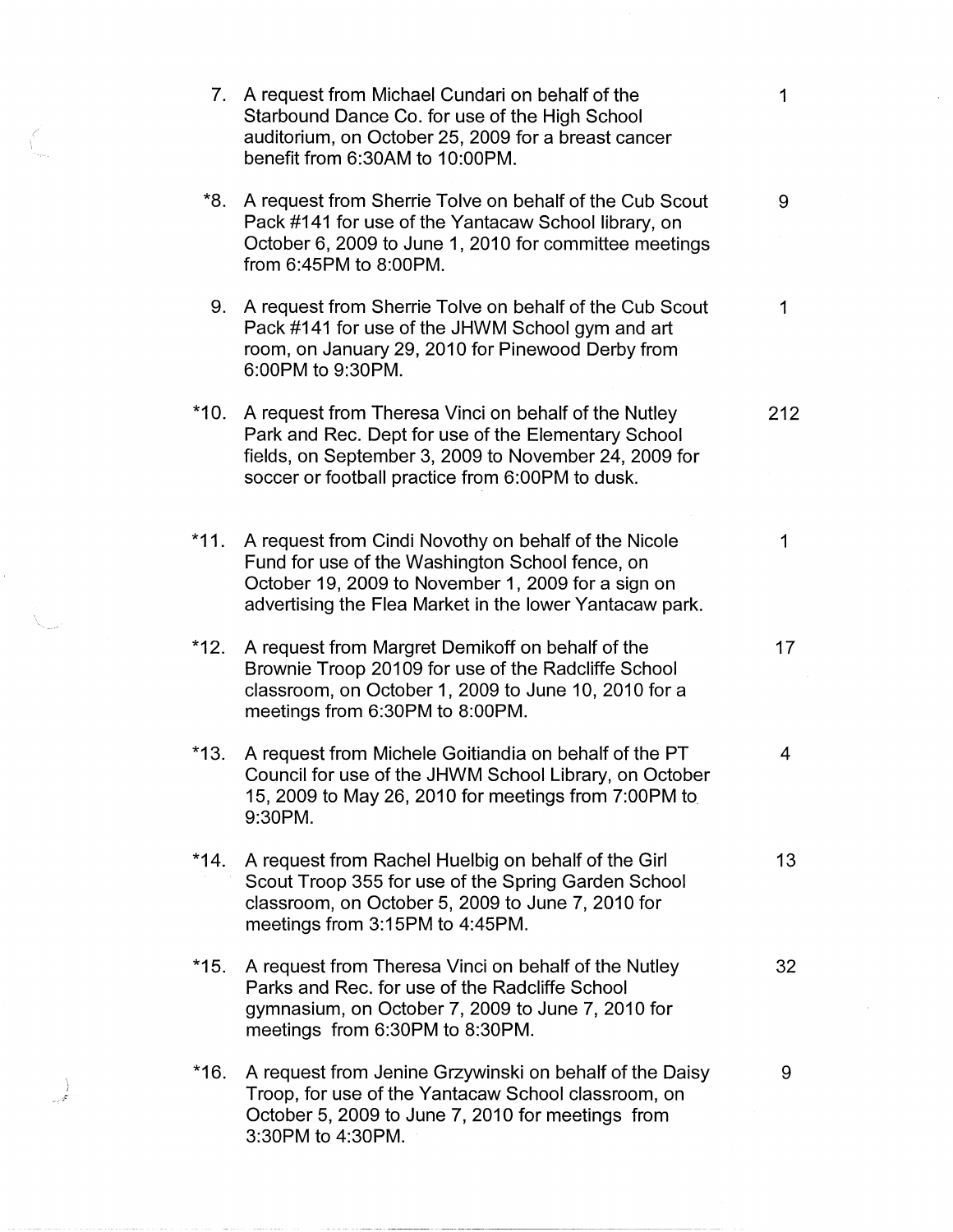| $*17.$ | A request from Kristina Fulton on behalf of the Daisy<br>Troop #20095, for use of the Yantacaw School<br>classroom, on October 5, 2009 to June 7, 2010 for<br>meetings from 3:30PM to 4:30PM.             | 16 |
|--------|-----------------------------------------------------------------------------------------------------------------------------------------------------------------------------------------------------------|----|
| $*18.$ | A request from Phillip Appel on behalf of the Boy Scout<br>#159, for use of the Lincoln School cafeteria, on October<br>7, 2009 to June 16, 2010 for meetings from 7:00PM to<br>8:30PM.                   | 18 |
| $*19.$ | A request from Allyson Gardener on behalf of the<br>Brownie Troop 527, for use of the Lincoln School<br>cafeteria, on October 6, 2009 to June 15, 2010 for<br>meetings from 6:30PM to 7:30PM.             | 16 |
| *20.   | A request from Aida Rubens on behalf of the Girl Scout<br>Troop 20791, for use of the Yantacaw School classroom,<br>on October 26, 2009 to June 7, 2010 for meetings from<br>3:30PM to 4:30PM.            | 9  |
| $*21.$ | A request from Aida Rubens on behalf of the Girl Scout<br>Troop 20120 for use of the Yantacaw School classroom,<br>on September 30, 2009 to June 16, 2010 for meetings<br>from 3:30PM to 4:30PM.          | 10 |
| $*22.$ | A request from Patricia Rubino on behalf of the Brownie<br>Troop 20613 for use of the Spring Garden School<br>classroom, on October 23, 2009 to June 11, 2010 for<br>meetings from 3:15PM to 4:30PM.      | 10 |
| *23.   | A request from Jennifer Garner on behalf of the Daisy<br>Troop for use of the Lincoln School cafeteria on October<br>28, 2009 to June 8, 2010 for meetings from 6:30PM to<br>7:30PM.                      | 9  |
|        | *24. A request from Susan Schenke on behalf of the Brownie<br>Troop 332 for use of the Radcliffe School classroom on<br>October 7, 2009 to June 26, 2010 for meetings from<br>6:30PM to 7:45 PM.          | 16 |
| $*24.$ | A request from Annette De Padio on behalf of the Girl<br>Scout Troop 00054 for use of the Lincoln School<br>Teachers' cafeteria on October 7, 2009 to May 5, 2010<br>for meetings from 6:30PM to 7:30 PM. | 8  |
| $*25.$ | A request from Dawn Rabbia on behalf of the Daisy<br>Troop 21192 for use of the Radcliffe School classroom<br>on September 29, 2009 to June 6, 2010 for meetings<br>from 6:30PM to 7:30 PM.               | 17 |

 $\mathcal{L} = \mathcal{L} \times \mathcal{L}$ 

--- --~-----~ ----~-------------------------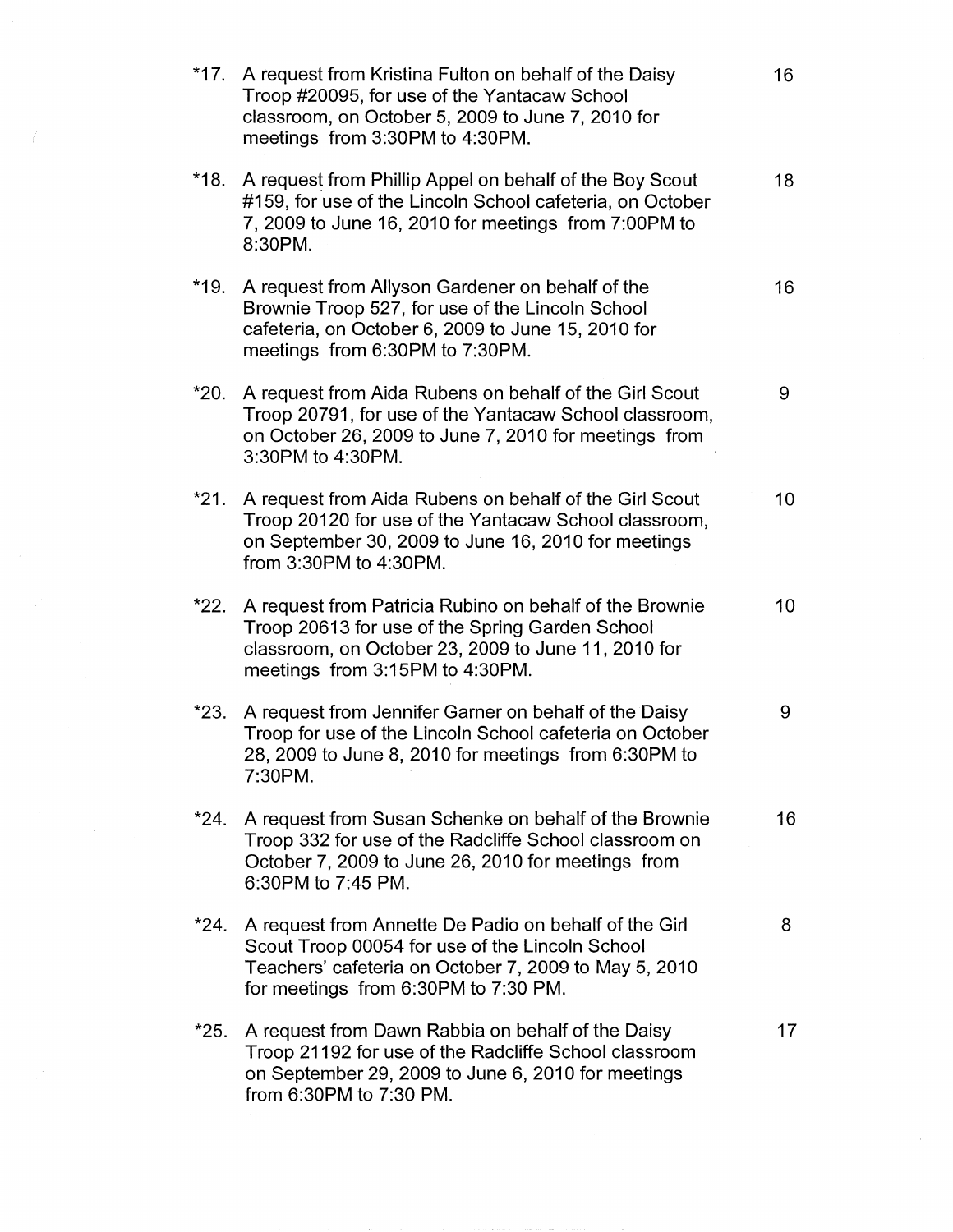| $*26.$ | A request from Leslie Pfaff on behalf of the Academic<br>Booster Club for use of the Spring Garden School<br>classroom on November 8, 2009 to May 5, 2010 for<br>meetings from 7:30PM to 8:30 PM.                                             | 4               |
|--------|-----------------------------------------------------------------------------------------------------------------------------------------------------------------------------------------------------------------------------------------------|-----------------|
| $*27.$ | A request from Melanie Ammiano on behalf of the Girl<br>Scout Troop 286 for use of the Radcliffe School<br>classroom on October 6, 2009 to June 15, 2010 for<br>meetings from 6:30PM to 7:30 PM.                                              | 15 <sub>1</sub> |
| *28.   | A request from Peter Fabiano on behalf of the Unilever<br>Company for use of the Radcliffe School gymnasium on<br>September 29, 2009 to April 22, 2010 for basketball<br>from7:00PM to 8:00PM.                                                | 16              |
| $*29.$ | A request from Theresa Vinci on behalf of the Nutley<br>Parks and Recreation for use of the Lincoln, Washington<br>and Yantacaw School field on March 1, 2009 to June 23,<br>2010 for baseball practice from 6:00PM to dusk.                  | 77              |
| *30.   | A request from Theresa Vinci on behalf of the Nutley<br>Parks and Recreation for use of the Yantacaw and<br>Radcliffe School field on March 1, 2009 to June 23, 2010<br>for softball practice from 6:00PM to dusk.                            | 77              |
| $*31.$ | A request from Alan De Fabbio on behalf of the Third<br>Half Club for use of the JHWMS gymnasium on March<br>11,12 and 13, 2010 for basketball from various times.                                                                            | 3               |
| $*32.$ | A request from Jeanne Van Steen on behalf of the<br>League of Women Voters of Nutley for use of the Oval<br>fence on October 28, 2009 to November 4, 2009 and<br>April 14, 2010 to April 21, 2010 for a banner advertising<br>'Vote Tuesday'. | $\overline{2}$  |
| 33.    | A request from Jeanne Van Steen on behalf of the<br>League of Women Voters of Nutley for use of the<br>JHWMS auditorium on March 24, 2010 for BOE<br>Candidate's forum from 7:00PM to 9:00PM.                                                 | 1               |
| $*34.$ | A request from Cheryl Wechter on behalf of the Cub<br>Scout Wolves for use of the Radcliffe classroom on<br>October 9, 2009 to June 11, 2010 for meetings from<br>6:30PM to 7:30PM.                                                           | 15 <sub>1</sub> |
| $*35.$ | A request from Cheryl Wechter on behalf of the Cub<br>Scout Webelos I for use of the Radcliffe classroom on<br>October 26, 2009 to June 14, 2010 for meetings from<br>6:30PM to 7:30PM.                                                       | 16              |

-------- ~------------------

 $\int_{\mathbb{R}^d} \left( \frac{1}{\|x\|^{d+1}} \right)^{d+1} \, dx \leq \frac{1}{\|x\|^{d+1}} \, .$ 

 $\frac{1}{2} \frac{1}{2} \frac{1}{2} \frac{1}{2}$